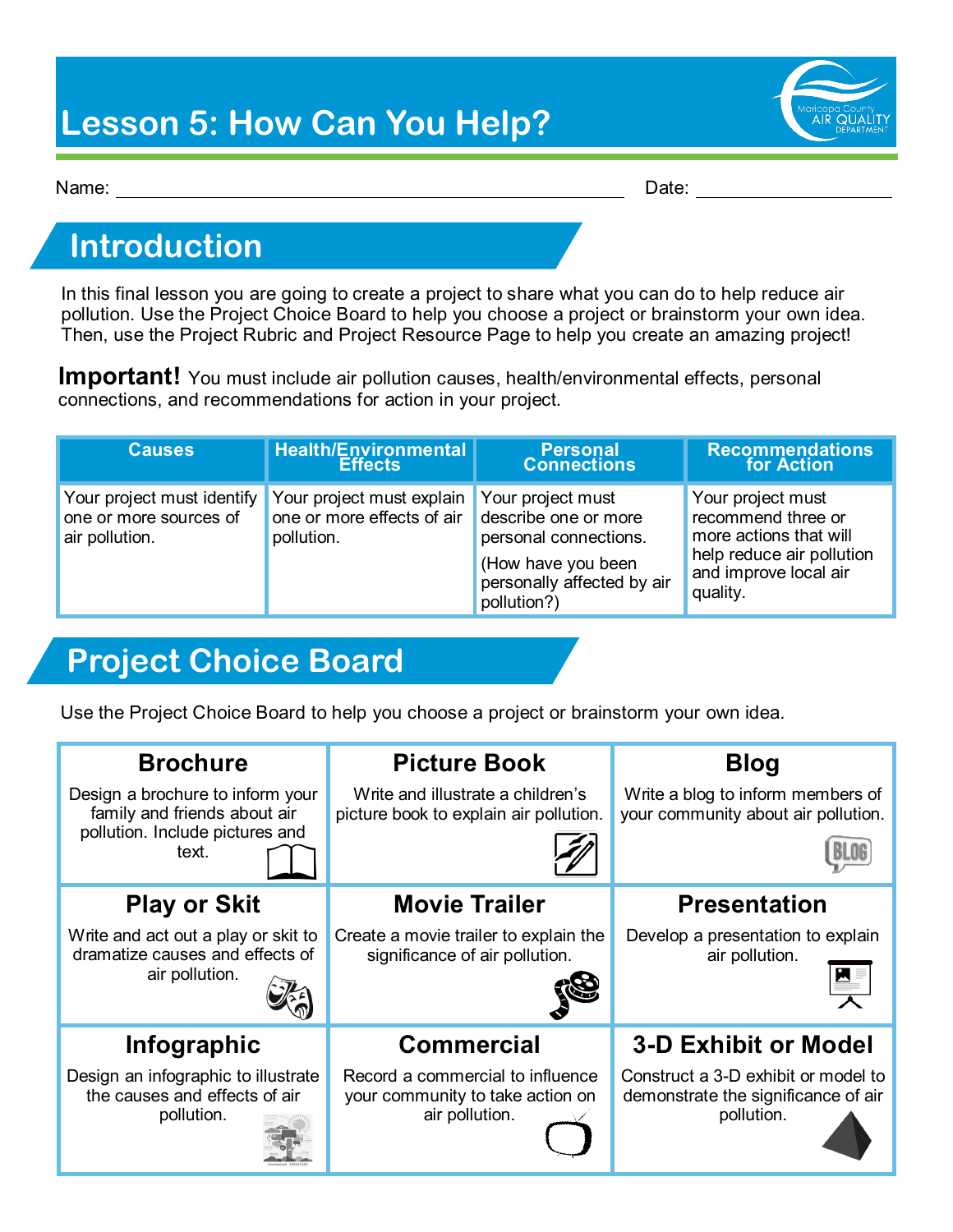## **Lesson 5: How Can You Help?**



Name: 2008. [2016] Date: 2016. [2016] Date: 2016. [2016] Date: 2016. [2016] Date: 2016. [2016] Date: 2016. [20

## **Project Planner**

Use the Project Planner to design your project.

| <b>Project Type &amp; Platform</b><br>(Explain how you will<br>share your project)                                                                                                  |  |
|-------------------------------------------------------------------------------------------------------------------------------------------------------------------------------------|--|
| <b>Materials</b><br>(List all of the materials<br>you will need)                                                                                                                    |  |
| <b>References</b><br>(Where will you find your<br>information?)                                                                                                                     |  |
| <b>My Project Topics</b><br>(Remember you must<br>include air pollution<br>causes, health/<br>environmental effects,<br>personal connections, and<br>recommendations for<br>action) |  |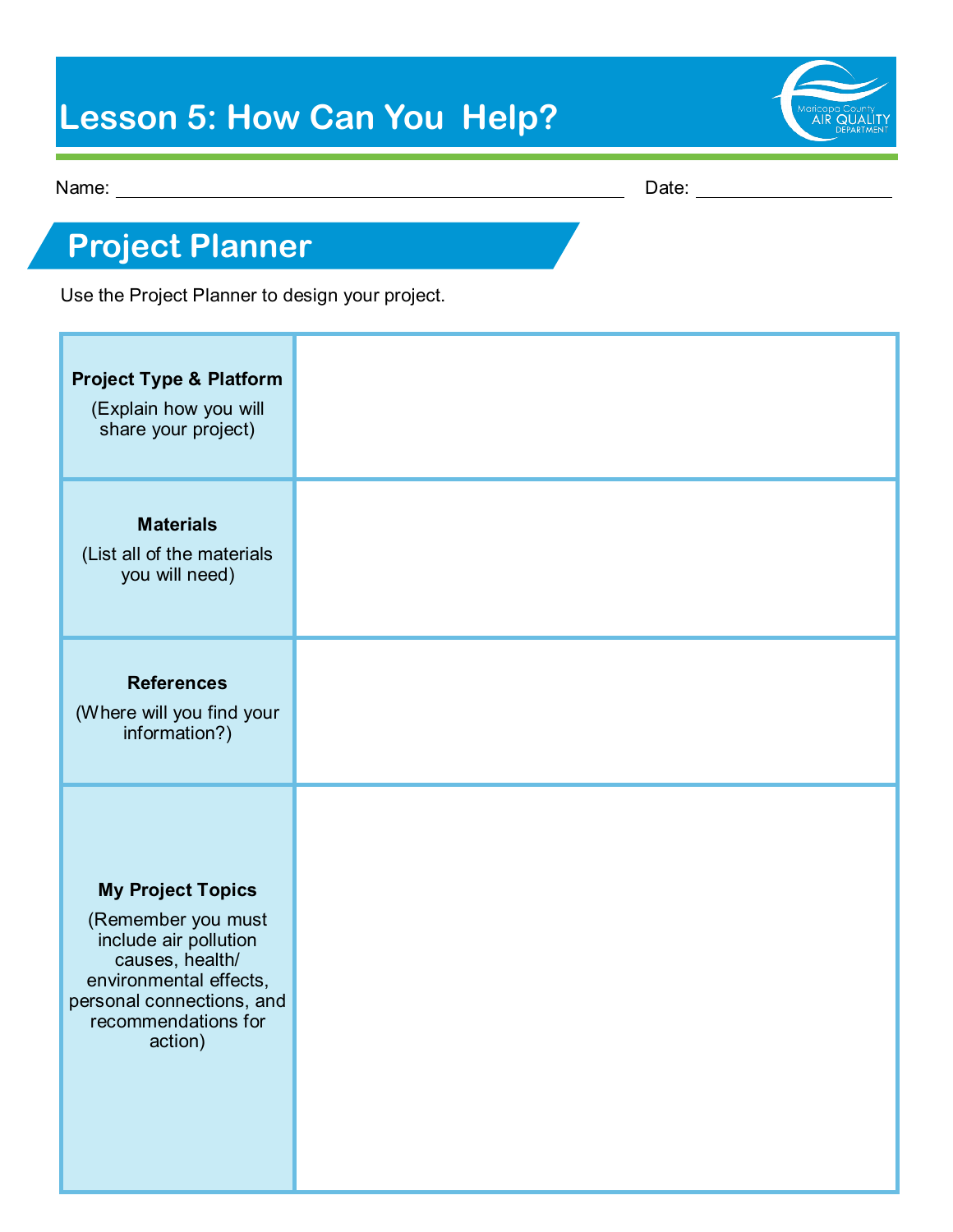

Name: 2008. [2016] Date: 2016. [2016] Date: 2016. [2016] Date: 2016. [2016] Date: 2016. [2016] Date: 2016. [20

### **Project Rubric**

Use the Project Rubric to self-evaluate your project.

|                                                   | <b>Excellent</b><br>$(20-15 \text{ pts.})$                                                                                                                                                  | <b>Satisfactory</b><br>$(15-10 \text{ pts.})$                                                                                                                                                       | <b>Needs</b><br><b>Improvement</b><br>$(10-0$ pts.)                                                                                                                                     |
|---------------------------------------------------|---------------------------------------------------------------------------------------------------------------------------------------------------------------------------------------------|-----------------------------------------------------------------------------------------------------------------------------------------------------------------------------------------------------|-----------------------------------------------------------------------------------------------------------------------------------------------------------------------------------------|
| <b>Sources</b>                                    | The project accurately<br>identifies one or more<br>sources of air pollution.                                                                                                               | The project accurately<br>identifies at least one<br>source of air pollution.                                                                                                                       | The project does not<br>identify at least one<br>source of air pollution, or<br>the information is<br>inaccurate.                                                                       |
| Health/<br><b>Environmental</b><br><b>Effects</b> | The project accurately<br>explains one or more<br>health/environmental<br>effects of air pollution.                                                                                         | The project accurately<br>explains at least one<br>health/environmental effect<br>of air pollution.                                                                                                 | The project does not<br>explain the health/<br>environmental effects of<br>air pollution or the<br>information is inaccurate.                                                           |
| <b>Personal</b><br><b>Connection</b>              | The project describes one<br>or more personal<br>connections relevant to the<br>topic.                                                                                                      | The project describes at<br>least one personal<br>connection relevant to the<br>topic.                                                                                                              | The project does not<br>describe any personal<br>connections relevant to<br>the topic.                                                                                                  |
| <b>Recommendations</b>                            | The project recommends<br>three or more actions to<br>reduce air pollution and<br>improve air quality.                                                                                      | The project recommends at<br>least two actions to reduce<br>air pollution and improve<br>air quality.                                                                                               | The project does not<br>recommend any actions<br>to reduce air pollution and<br>improve air quality.                                                                                    |
| <b>Presentation</b>                               | The project is well<br>organized. The text and<br>pictures support the<br>message and enhance the<br>project. The presenter<br>speaks clearly without<br>prompting. There are no<br>errors. | The project is mostly<br>organized. Most of the text<br>and pictures support the<br>message and enhance the<br>project. The presenter<br>speaks clearly with<br>prompting. There are few<br>errors. | The project is<br>disorganized. The text<br>and pictures do not<br>support the message or<br>enhance the project. The<br>presenter does not speak<br>clearly. There are many<br>errors. |